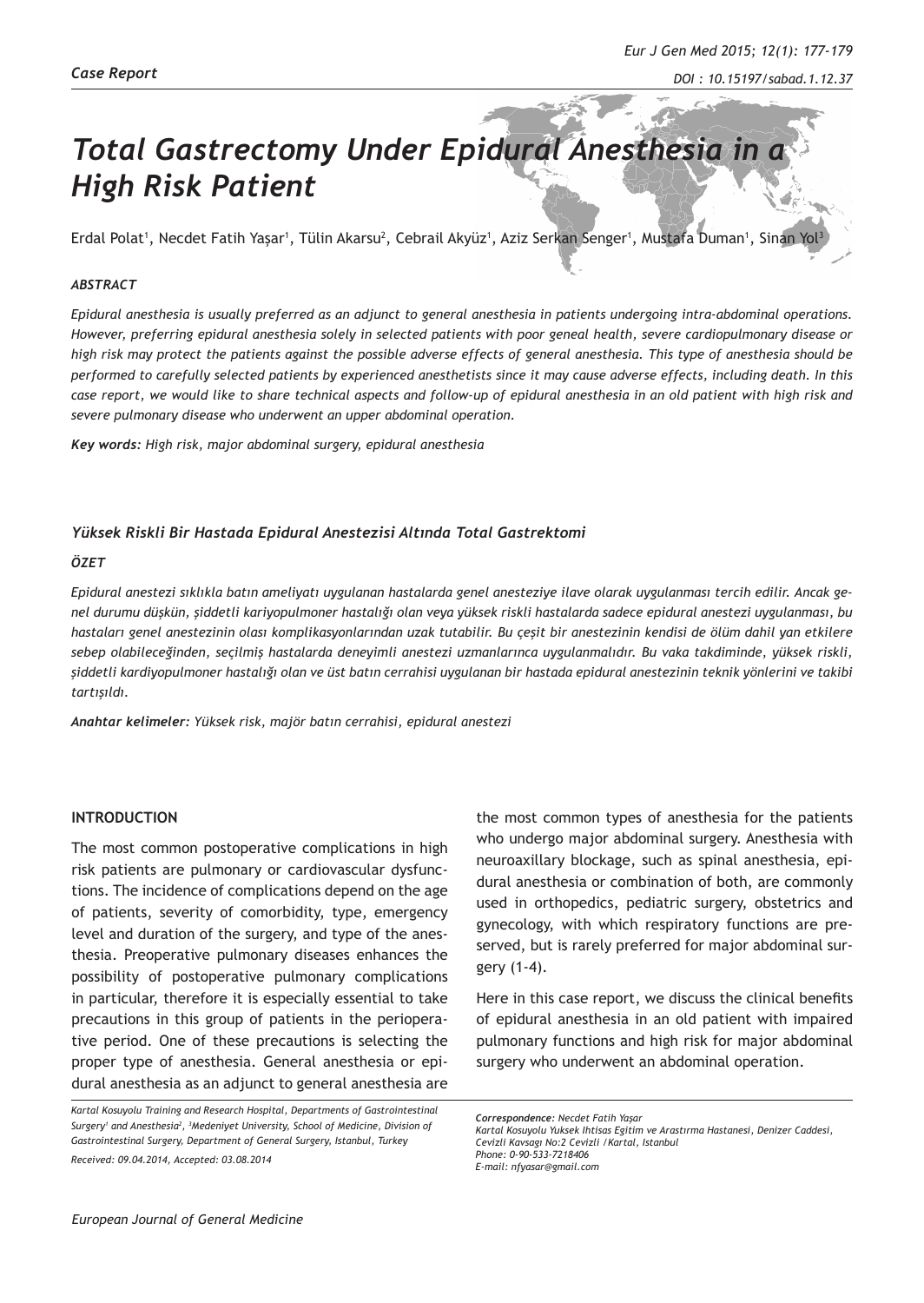## **CASE**

A seventy-five year old male patient with a history of radical subtotal gastrectomy due to gastric cancer, who could not complete his chemotherapy due to health status deterioration, was admitted because of dysphagia and vomitting. His past medical history was significant for long-standing hypertensive heart disease. His body mass index was 22 and he had no abdominal tenderness on palpation. The endoscopic examination revealed a esophageal stricture in the distal esophagus (33 cm). The endoscope was advanced past the stricture into the remnant stomach. A second stricture at the gastroenterostomy site was observed and the endoscope could not be advanced past this stricture. Because dilation and stent placement were not appropriate, surgical management was the treatment of choice. Before the operation, preoperative parenteral nutrition was given for 14 days to treat cachexia and in this time period, further preoperative assessments were conducted.

Echocardiography showed moderate mitral and tricuspid insufficiency and mild pulmonary hypertension. There was bilateral pleural effusion, with more fluid in the right side on his chest radiograph (figure 1) and multiple nodules with irregular margins in the upper lobe of the right lung on his chest tomography which were consistent with metastasis (figure 2), were considered to be secondary to gastric carcinoma and no further evaluation was conducted. Preoperative pulmonary evaluation (FEV1: %50), blood gas results (pH:7.40, pCO2:49.6,



*Figure 1.* Chest radiograph



*Figure 2. Thoracic tomography (A nodule in the right lung* and bilateral pleural effusion)

pO2:61.4, sO2:90.5) and chest tomography revealed chronic obstructive pulmonary disease. The predicted morbidity rate and mortality rates were %94 and %52.5, respectively, according to POSSUM (Physiological and Operative Severity Score for the enUmeration of Mortality and Morbidity) scoring system.

The patient was classified ASA class III and was considered to have high risk of increased duration of mechanical ventilation and length of stay in intensive care unit if general anesthesia was performed. Therefore epidural anesthesia was prefered. A T4 sensory block was performed with 0.5% bupivacaine (Marcain, Astra Zeneca) with 2 ml fentanyl (Marcain, Astra Zeneca ) via a thoracic epidural catheter. After confirmation of sensory blockade, epidural infusion of bupivacaine and intravenous infusion of propofol (Propofol/ Fresenius) were started at rates of 1 ml/h and 0.5-1.5 mg/kg/h, respectively.

The bispectral index (BIS) was maintained within 70-80. His blood pressure was 130–100/89-60 mmH and heart rate was around 55/min and he was hemodinamically stable during the whole procedure. Oxygen at a flow rate of 3 l/min was administered wih a Hudson mask and oxygen saturation level was kept at 97-99%.

The patient underwent distal esophagectomy and total gastrectomy with Roux-n-y esophagojejunostomy and the duration of the procedure was 4 hours. After the operation, the patient was transferred to the intensive